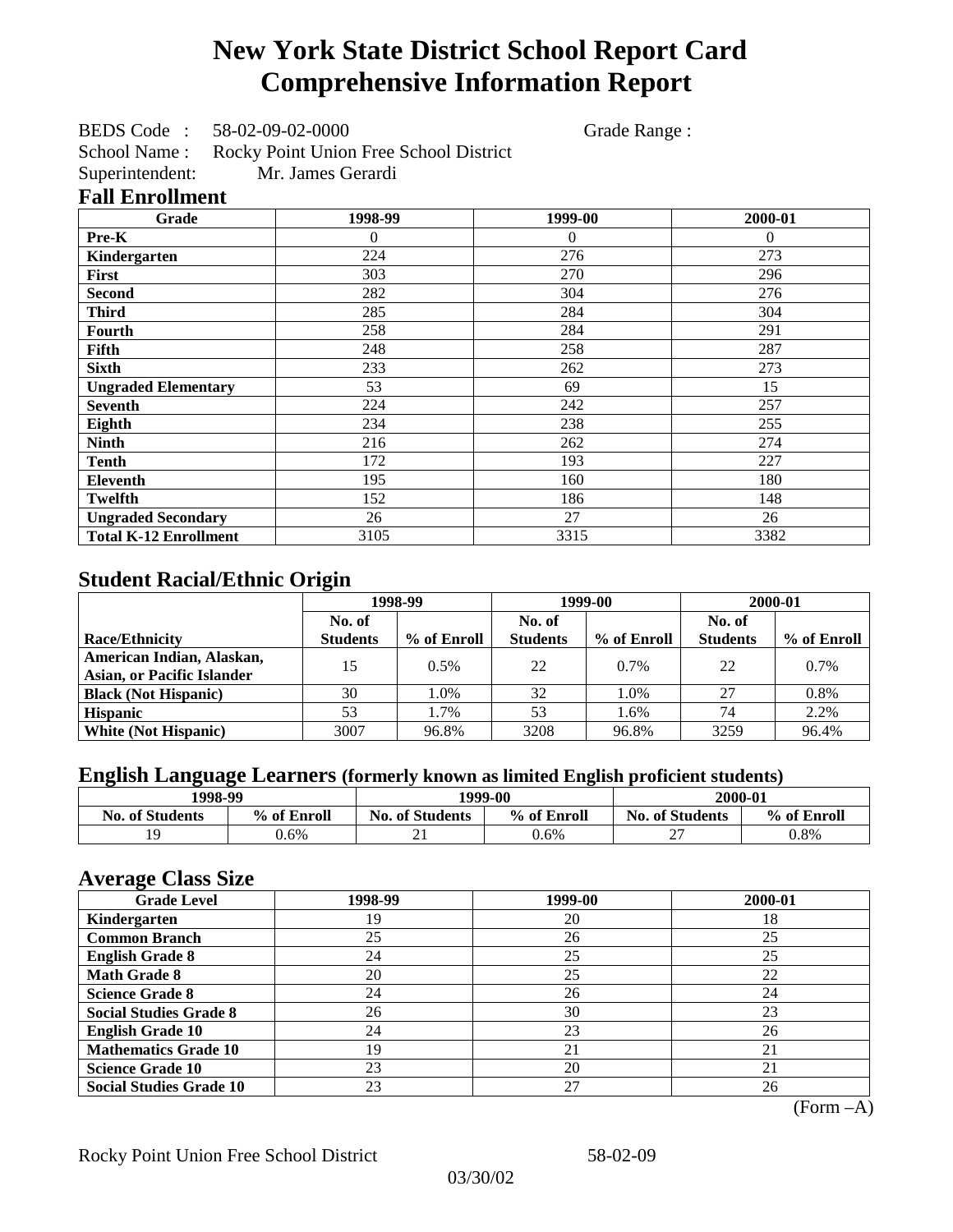## **District Need to Resource Capacity Category**

| <b>N/RC Category</b> | <b>Description</b>                                                  |
|----------------------|---------------------------------------------------------------------|
|                      | This is a school district with average student needs in relation to |
|                      | district resource capacity.                                         |

### **Similar School Group and Description**

| <b>Similar School Group</b> | <b>Description</b> |
|-----------------------------|--------------------|
| <b>NA</b>                   | <b>NA</b>          |
|                             |                    |

**All schools within the same N/RC category are divided into three similar groups defined by the percentage of students in the school who are eligible for the free lunch program and/or who are English Language Learners (formerly known as Limited English proficient).**

## **Attendance and Suspension**

|                               | 1997-98         |         |                 | 1998-99 | 1999-00         |         |
|-------------------------------|-----------------|---------|-----------------|---------|-----------------|---------|
|                               | No. of          | $%$ of  | No. of          | $%$ of  | No. of          | $%$ of  |
|                               | <b>Students</b> | Enroll. | <b>Students</b> | Enroll. | <b>Students</b> | Enroll. |
| <b>Annual Attendance Rate</b> |                 | 93.6%   |                 | 93.6%   |                 | 93.6%   |
| <b>Student Suspensions</b>    | 67              | 2.2%    | 101             | 3.3%    | 14              | 3.4%    |

## **Student Socioeconomic and Stability Indicators (Percent of Enrollment)**

|                          | 1998-99 | 1999-00   | 2000-01 |
|--------------------------|---------|-----------|---------|
| <b>Free Lunch</b>        | 7.2%    | 6.3%      | 5.0%    |
| <b>Reduced Lunch</b>     | 3.0%    | 3.2%      | 2.9%    |
| <b>Public Assistance</b> | N/A     | N/A       | N/A     |
| <b>Student Stability</b> | NA      | <b>NA</b> | NA      |

### **Staff Counts**

| 2000-01 |
|---------|
| 218     |
| 29      |
| 30      |
|         |
|         |
|         |

\*Teaching out of certification more than on an incidental basis.

(Form –B)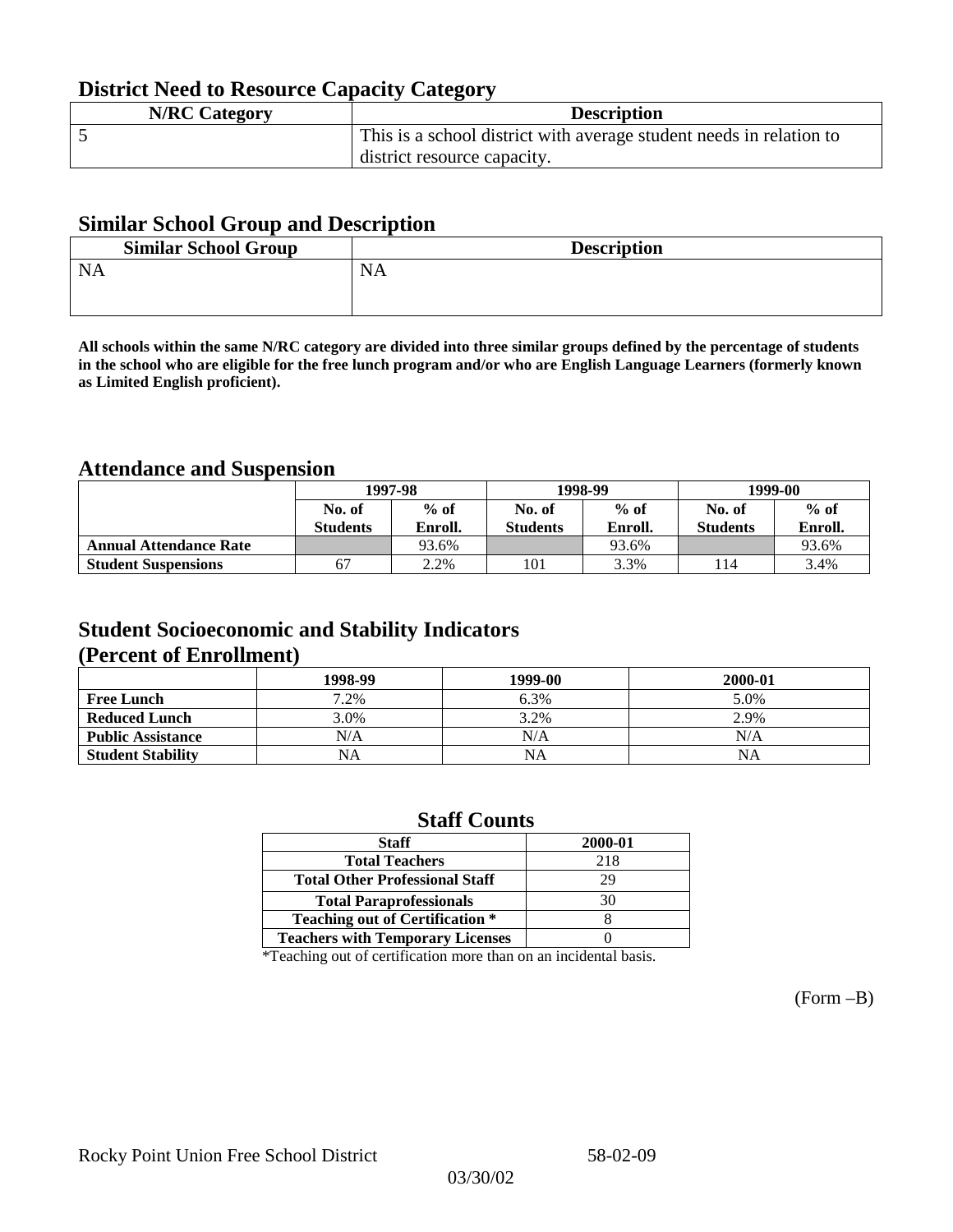## **High School Graduates and Dropouts**

|                    | 1998-99                           |                                                    | 1999-00            |                                   |                                                    | 2000-01                   |                                   |                                                    |
|--------------------|-----------------------------------|----------------------------------------------------|--------------------|-----------------------------------|----------------------------------------------------|---------------------------|-----------------------------------|----------------------------------------------------|
| Total<br>Graduates | <b>Regents</b><br><b>Diplomas</b> | $\frac{0}{0}$<br><b>Regents</b><br><b>Diplomas</b> | Total<br>Graduates | <b>Regents</b><br><b>Diplomas</b> | $\frac{6}{6}$<br><b>Regents</b><br><b>Diplomas</b> | Total<br><b>Graduates</b> | <b>Regents</b><br><b>Diplomas</b> | $\frac{0}{0}$<br><b>Regents</b><br><b>Diplomas</b> |
| 134                |                                   | 57%                                                | 167                | 108                               | 65%                                                | 145                       | 80                                | 55%                                                |

## **High School Graduates\* Earning Regents Diplomas (All Students)**

## **Distribution of 2000-01 Graduates (All Students)**

|               | To 4-vear | To 2-year | <b>To Other Post-</b> |                        |                   |       |
|---------------|-----------|-----------|-----------------------|------------------------|-------------------|-------|
|               | College   | College   | <b>Secondary</b>      | <b>To the Military</b> | <b>Employment</b> | Other |
| <b>Number</b> | 59        | ىدر       |                       |                        | 20                |       |
| Percent       | 41%       | 36%       | 3%                    | 3%                     | 18%               | 0%    |

### **2000-01 High School Completers with Disabilities**

| Graduates* | <b>Regents</b><br><b>Diplomas</b> | <b>IEP Diplomas</b><br>or Certificates | <b>All 2000-01</b><br>completers |  |
|------------|-----------------------------------|----------------------------------------|----------------------------------|--|
| 'a         | b)                                |                                        | $(a+c)$                          |  |
|            |                                   |                                        |                                  |  |

\* Local Diplomas (including local diplomas with Regents endorsements)

### **High School Noncompletion Rates**

| ັ                    | 1998-99         |         |                 | 1999-00 | 2000-01         |         |
|----------------------|-----------------|---------|-----------------|---------|-----------------|---------|
|                      | No. of          | $%$ of  | No. of          | $%$ of  | No. of          | $%$ of  |
|                      | <b>Students</b> | Enroll. | <b>Students</b> | Enroll. | <b>Students</b> | Enroll. |
| Dropped out          |                 | 2.3%    | 20              | 2.4%    | $\mathcal{L}$   | 3.2%    |
| Entered GED program* |                 | 0.7%    |                 | 0.4%    |                 | $0.0\%$ |

\* The number and percentage of students who entered an alternative program leading to a high school equivalency diploma during each school year.

 $(Form - C)$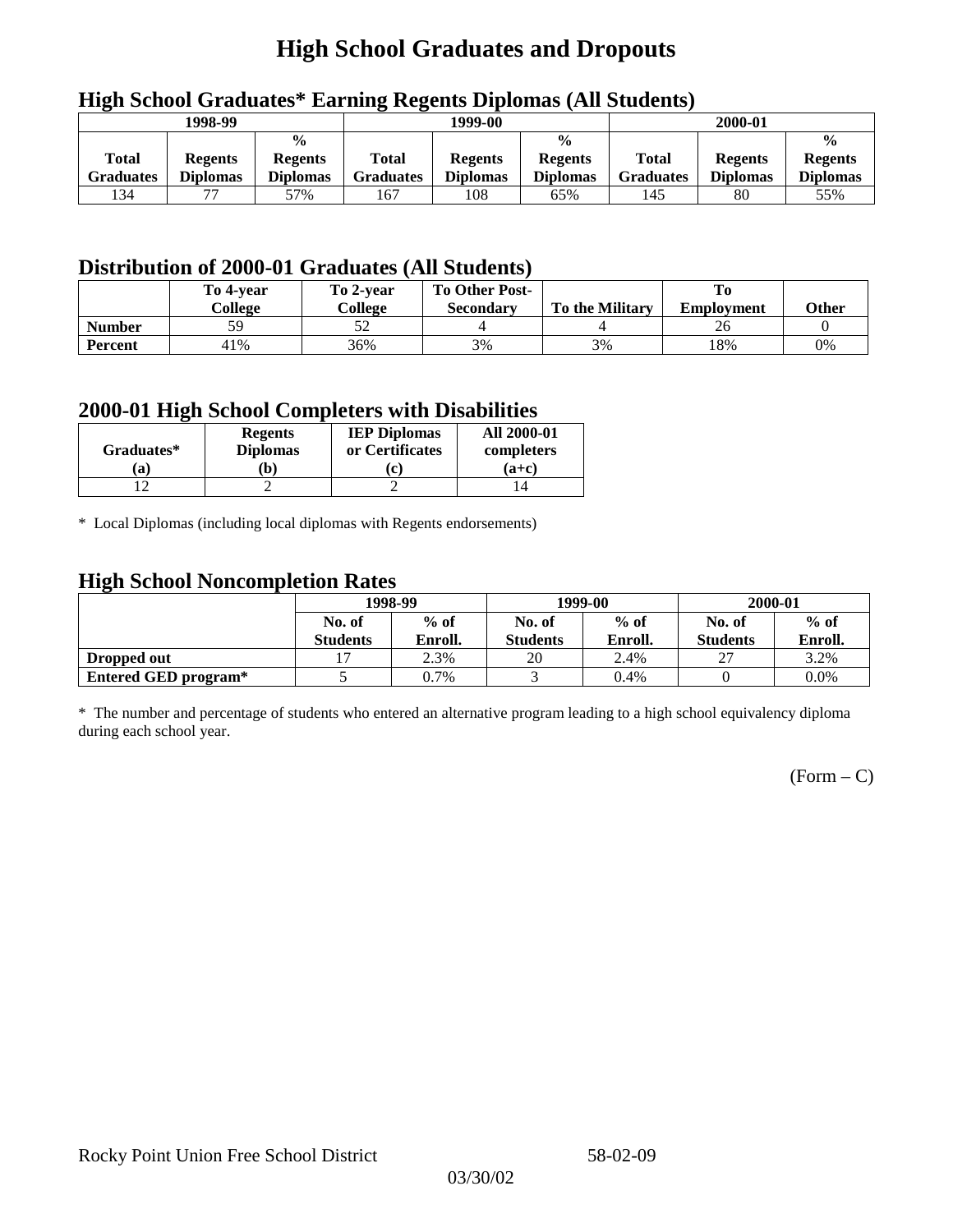## **Second Language Proficiency Examinations**

|                | 1998-99    |           |                   | 1999-00   | 2000-01    |           |  |
|----------------|------------|-----------|-------------------|-----------|------------|-----------|--|
| <b>Test</b>    | No. Tested | % Passing | <b>No. Tested</b> | % Passing | No. Tested | % Passing |  |
| French         |            | $0\%$     |                   | 0%        | 40         | 100%      |  |
| <b>German</b>  |            | 0%        |                   | 0%        |            | 93%       |  |
| <b>Italian</b> |            | $0\%$     |                   | 0%        | 67         | 70%       |  |
| Latin          |            | 0%        |                   | 0%        |            | 0%        |  |
| <b>Spanish</b> |            | 0%        |                   | 0%        |            | 92%       |  |

#### **General Education Students**

### **Students with Disabilities**

|                | 1998-99    |           |                   | 1999-00   | 2000-01           |           |  |
|----------------|------------|-----------|-------------------|-----------|-------------------|-----------|--|
| <b>Test</b>    | No. Tested | % Passing | <b>No. Tested</b> | % Passing | <b>No. Tested</b> | % Passing |  |
| French         |            | $0\%$     |                   | 0%        |                   | 0%        |  |
| German         |            | 0%        |                   | 0%        |                   |           |  |
| <b>Italian</b> |            | 0%        |                   | 0%        |                   | 0%        |  |
| Latin          |            | 0%        |                   | $0\%$     |                   | 0%        |  |
| <b>Spanish</b> |            | 0%        |                   |           |                   | 0%        |  |

**School reports contain data for students with disabilities for the 1999-00 and 2000-01 school years only because of changes in data collection procedures; 1998-99 data do not appear. District reports contain data for all students with disabilities enrolled in the district for the 1998-99, 1999-00 and 2000-01 school years.**

 $(Form - D)$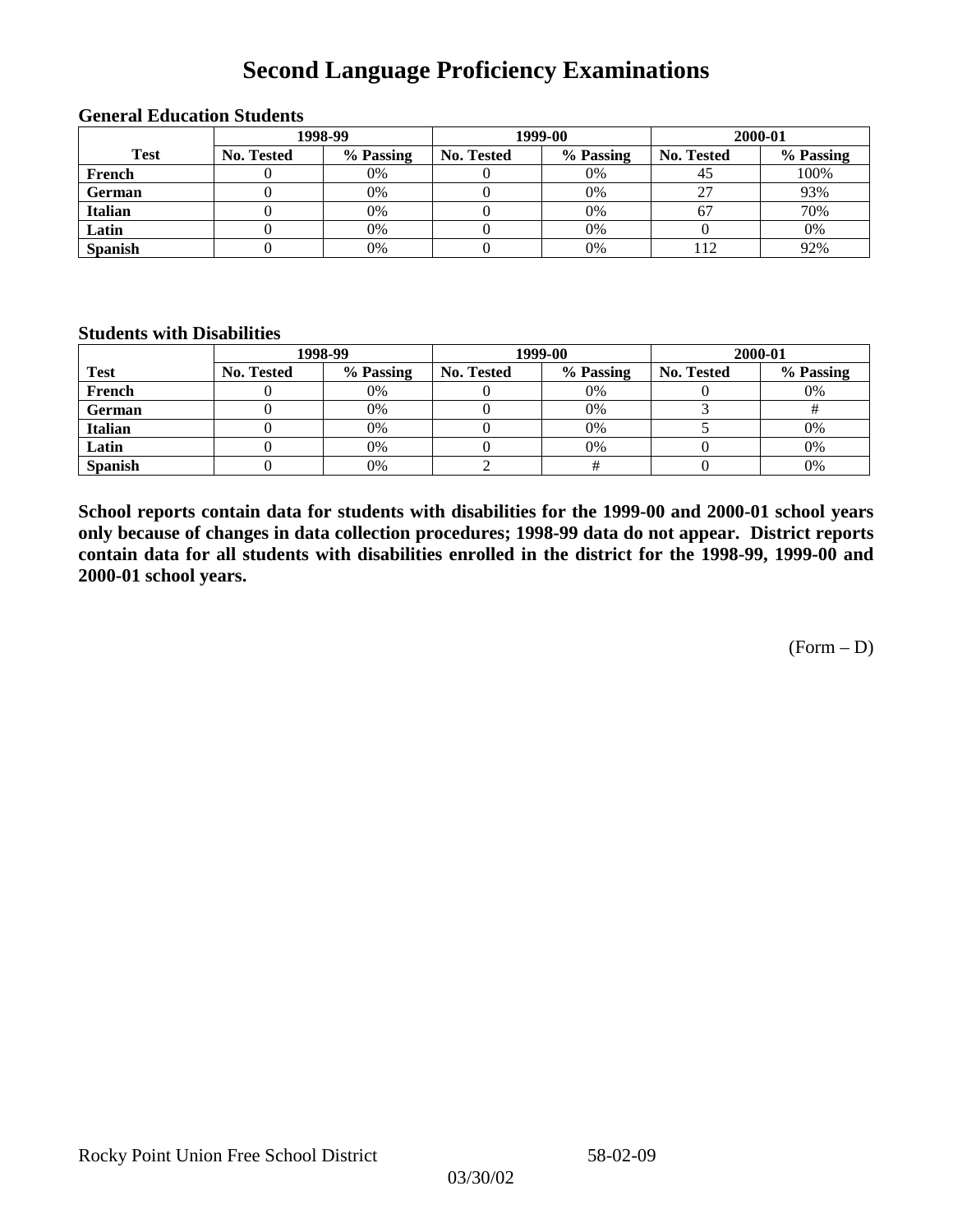## **Regents Competency Tests**

|                       | 1998-99    |           |            | 1999-00   | 2000-01           |           |  |
|-----------------------|------------|-----------|------------|-----------|-------------------|-----------|--|
| <b>Test</b>           | No. Tested | % Passing | No. Tested | % Passing | <b>No. Tested</b> | % Passing |  |
| <b>Math</b>           | 16         | 100%      |            | 83%       |                   | 0%        |  |
| <b>Science</b>        | 52         | 81%       | 37         | 92%       |                   | 0%        |  |
| <b>Reading</b>        |            |           |            | 0%        |                   |           |  |
| Writing               |            |           |            | 0%        |                   | 0%        |  |
| <b>Global Studies</b> | 22         | 45%       |            |           |                   |           |  |
| US Hist & Gov't.      | 24         | 96%       | 25         | 56%       |                   | 82%       |  |

#### **General Education Students**

### **Students with Disabilities**

|                       |                   | 1998-99   | 1999-00    |           | 2000-01           |           |
|-----------------------|-------------------|-----------|------------|-----------|-------------------|-----------|
| <b>Test</b>           | <b>No. Tested</b> | % Passing | No. Tested | % Passing | <b>No. Tested</b> | % Passing |
| <b>Math</b>           |                   |           |            | 75%       | 14                | 75%       |
| <b>Science</b>        | ιb                | 62%       | 16         | 62%       | 14                | 43%       |
| <b>Reading</b>        |                   | 0%        |            |           |                   |           |
| Writing               |                   | 0%        |            |           |                   |           |
| <b>Global Studies</b> |                   |           |            | 33%       | 10                | 40%       |
| US Hist & Gov't.      |                   |           |            | 75%       |                   | 60%       |

**School reports contain data for students with disabilities for the 1999-00 and 2000-01 school years only because of changes in data collection procedures; 1998-99 data do not appear. District reports contain data for all students with disabilities enrolled in the district for the 1998-99, 1999-00 and 2000-01 school years.**

(Form –E)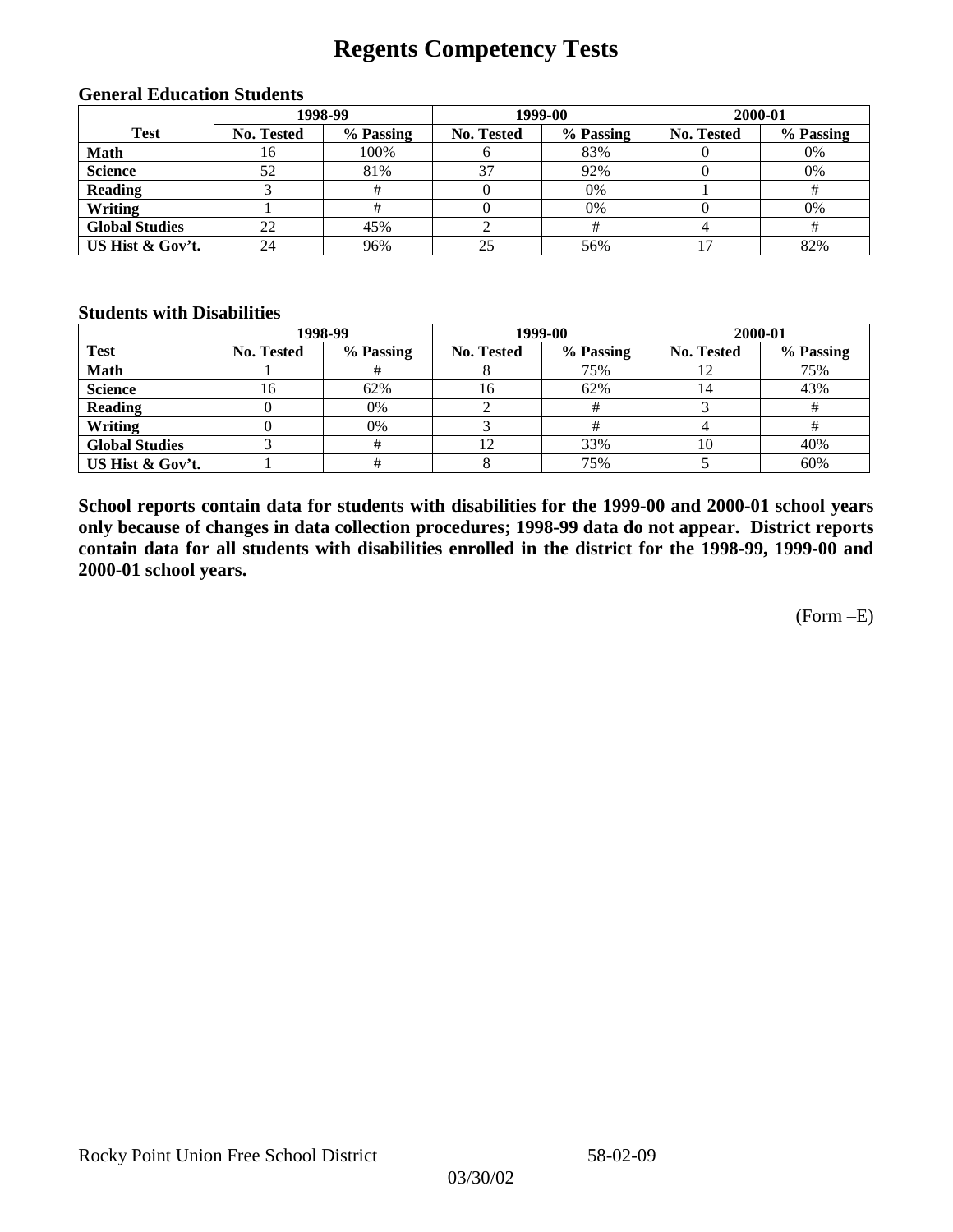|                                                             | <b>All Students</b> |                                                        |                   | <b>Students with Disabilities</b> |                  |                  |  |  |
|-------------------------------------------------------------|---------------------|--------------------------------------------------------|-------------------|-----------------------------------|------------------|------------------|--|--|
|                                                             | 1999                | 2000                                                   | 2001              | 1999                              | 2000             | 2001             |  |  |
|                                                             |                     | <b>Comprehensive English</b>                           |                   |                                   |                  |                  |  |  |
| Number Tested                                               | 193                 | 153                                                    | 178               | $\overline{4}$                    | 12               | 13               |  |  |
| Number scoring $55 \overline{\text{to } 100}$               | 184                 | 147                                                    | 171               | #                                 | 9                | 11               |  |  |
| Number scoring 65 to 100                                    | 162                 | 115                                                    | 155               | $\overline{\#}$                   | $\overline{4}$   | $\overline{5}$   |  |  |
| Number scoring 85 to 100                                    | 38                  | 14                                                     | 70                | #                                 | $\overline{0}$   | $\overline{0}$   |  |  |
| Percentage of Tested Scoring 55-100                         | 95%                 | 96%                                                    | 96%               | $\overline{\overline{t}}$         | 75%              | 85%              |  |  |
| Percentage of Tested Scoring 65-100                         | 84%                 | 75%                                                    | 87%               | $\overline{\overline{H}}$         | 33%              | 38%              |  |  |
| Percentage of Tested Scoring 85-100                         | 20%                 | 9%                                                     | 39%               | $\#$                              | 0%               | $0\%$            |  |  |
|                                                             |                     | Math I                                                 |                   |                                   |                  |                  |  |  |
| Number Tested<br>205<br>24<br>30<br>262<br>86<br>10         |                     |                                                        |                   |                                   |                  |                  |  |  |
| Number scoring 55 to 100                                    | 173                 | $\overline{221}$                                       | 61                | $\overline{8}$                    | 16               | $\overline{17}$  |  |  |
| Number scoring 65 to 100                                    | 154                 | 196                                                    | 44                | 6                                 | 9                | 10               |  |  |
| Number scoring 85 to 100                                    | 62                  | 112                                                    | 6                 | $\overline{0}$                    | 1                | $\mathbf{0}$     |  |  |
| Percentage of Tested Scoring 55-100                         | 84%                 | 84%                                                    | 71%               | 80%                               | 67%              | 57%              |  |  |
| Percentage of Tested Scoring 65-100                         | 75%                 | 75%                                                    | 51%               | 60%                               | 38%              | 33%              |  |  |
| Percentage of Tested Scoring 85-100                         | 30%                 | 43%                                                    | 7%                | 0%                                | 4%               | $0\%$            |  |  |
| Math A                                                      |                     |                                                        |                   |                                   |                  |                  |  |  |
| Number Tested                                               | $\boldsymbol{0}$    | $\Omega$                                               | $\boldsymbol{0}$  | $\boldsymbol{0}$                  | $\boldsymbol{0}$ | $\boldsymbol{0}$ |  |  |
| Number scoring $5\overline{5}$ to $100$                     | $\mathbf{0}$        | $\mathbf{0}$                                           | $\mathbf{0}$      | $\overline{0}$                    | $\mathbf{0}$     | $\mathbf{0}$     |  |  |
| Number scoring 65 to 100                                    | $\mathbf{0}$        | $\mathbf{0}$                                           | $\mathbf{0}$      | $\mathbf{0}$                      | $\mathbf{0}$     | $\mathbf{0}$     |  |  |
| Number scoring 85 to 100                                    | $\overline{0}$      | $\overline{0}$                                         | $\overline{0}$    | $\overline{0}$                    | $\mathbf{0}$     | $\mathbf{0}$     |  |  |
| Percentage of Tested Scoring 55-100                         | 0%                  | 0%                                                     | 0%                | 0%                                | 0%               | 0%               |  |  |
| Percentage of Tested Scoring 65-100                         | 0%                  | 0%                                                     | 0%                | 0%                                | 0%               | 0%               |  |  |
| Percentage of Tested Scoring 85-100                         | 0%                  | 0%                                                     | 0%                | $0\%$                             | 0%               | 0%               |  |  |
|                                                             |                     | <b>Global Studies (last administered January 2000)</b> |                   |                                   |                  |                  |  |  |
| Number Tested                                               | 169                 | 219                                                    |                   | 12                                | 23               |                  |  |  |
| Number scoring 55 to 100                                    | 155                 | 204                                                    |                   | 10                                | $\overline{18}$  |                  |  |  |
| Number scoring 65 to 100                                    | 137                 | 177                                                    |                   | $\overline{8}$                    | $\overline{14}$  |                  |  |  |
| Number scoring 85 to 100                                    | 47                  | 69                                                     |                   | 1                                 | 1                |                  |  |  |
| Percentage of Tested Scoring 55-100                         | 92%                 | 93%                                                    |                   | 83%                               | 78%              |                  |  |  |
| Percentage of Tested Scoring 65-100                         | 81%                 | 81%                                                    |                   | 67%                               | 61%              |                  |  |  |
| Percentage of Tested Scoring 85-100                         | 28%                 | 32%                                                    |                   | 8%                                | 4%               |                  |  |  |
| Global History and Geography (first administered June 2000) |                     |                                                        |                   |                                   |                  |                  |  |  |
| Number Tested                                               |                     | $\theta$                                               | 246               |                                   | $\mathbf{0}$     | 16               |  |  |
| Number scoring 55 to 100                                    |                     | $\boldsymbol{0}$                                       | 235               |                                   | $\mathbf{0}$     | 11               |  |  |
| Number scoring 65 to 100                                    |                     | $\overline{0}$                                         | 216               |                                   | $\overline{0}$   | $\overline{7}$   |  |  |
| Number scoring 85 to 100                                    |                     | $\overline{0}$                                         | 113               |                                   | $\overline{0}$   | $\overline{2}$   |  |  |
| Percentage of Tested Scoring 55-100                         |                     | 0%                                                     | $\overline{96\%}$ |                                   | 0%               | 69%              |  |  |
| Percentage of Tested Scoring 65-100                         |                     | 0%                                                     | 88%               |                                   | 0%               | 44%              |  |  |
| Percentage of Tested Scoring 85-100                         |                     | 0%                                                     | 46%               |                                   | 0%               | 12%              |  |  |

 $(Form - G)$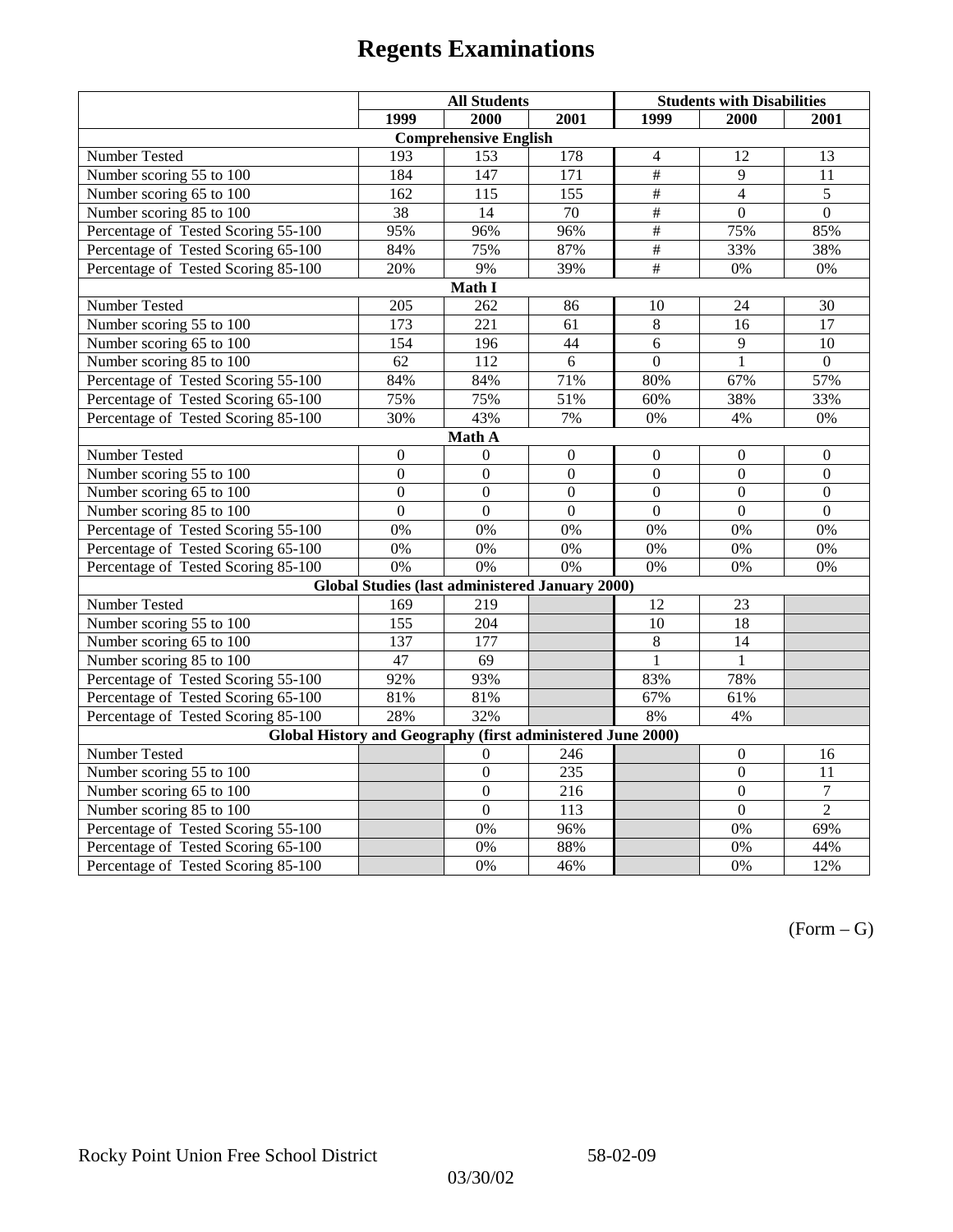|                                                              | <b>All Students</b> |                                                            |      | <b>Students with Disabilities</b> |      |          |
|--------------------------------------------------------------|---------------------|------------------------------------------------------------|------|-----------------------------------|------|----------|
|                                                              | 1999                | 2000                                                       | 2001 | 1999                              | 2000 | 2001     |
| U.S. History and Government (last administered January 2001) |                     |                                                            |      |                                   |      |          |
| Number Tested                                                | 170                 | 172                                                        |      |                                   | 12   | $\theta$ |
| Number scoring 55 to 100                                     | 161                 | 145                                                        | #    | #                                 | 8    | $\Omega$ |
| Number scoring 65 to 100                                     | 145                 | 127                                                        | #    | #                                 | 4    | $\Omega$ |
| Number scoring 85 to 100                                     | 66                  | 42                                                         | #    | #                                 |      | $\Omega$ |
| Percentage of Tested Scoring 55-100                          | 95%                 | 84%                                                        | $\#$ | #                                 | 67%  | 0%       |
| Percentage of Tested Scoring 65-100                          | 85%                 | 74%                                                        | #    | #                                 | 33%  | $0\%$    |
| Percentage of Tested Scoring 85-100                          | 39%                 | 24%                                                        | #    | #                                 | 8%   | $0\%$    |
|                                                              |                     | U.S. History and Government (first administered June 2001) |      |                                   |      |          |
| <b>Number Tested</b>                                         |                     |                                                            | 188  |                                   |      | 18       |
| Number scoring 55 to 100                                     |                     |                                                            | 159  |                                   |      | 7        |
| Number scoring 65 to 100                                     |                     |                                                            | 141  |                                   |      | 4        |
| Number scoring 85 to 100                                     |                     |                                                            | 81   |                                   |      |          |
| Percentage of Tested Scoring 55-100                          |                     |                                                            | 85%  |                                   |      | 39%      |
| Percentage of Tested Scoring 65-100                          |                     |                                                            | 75%  |                                   |      | 22%      |
| Percentage of Tested Scoring 85-100                          |                     |                                                            | 43%  |                                   |      | 6%       |

(Form – H)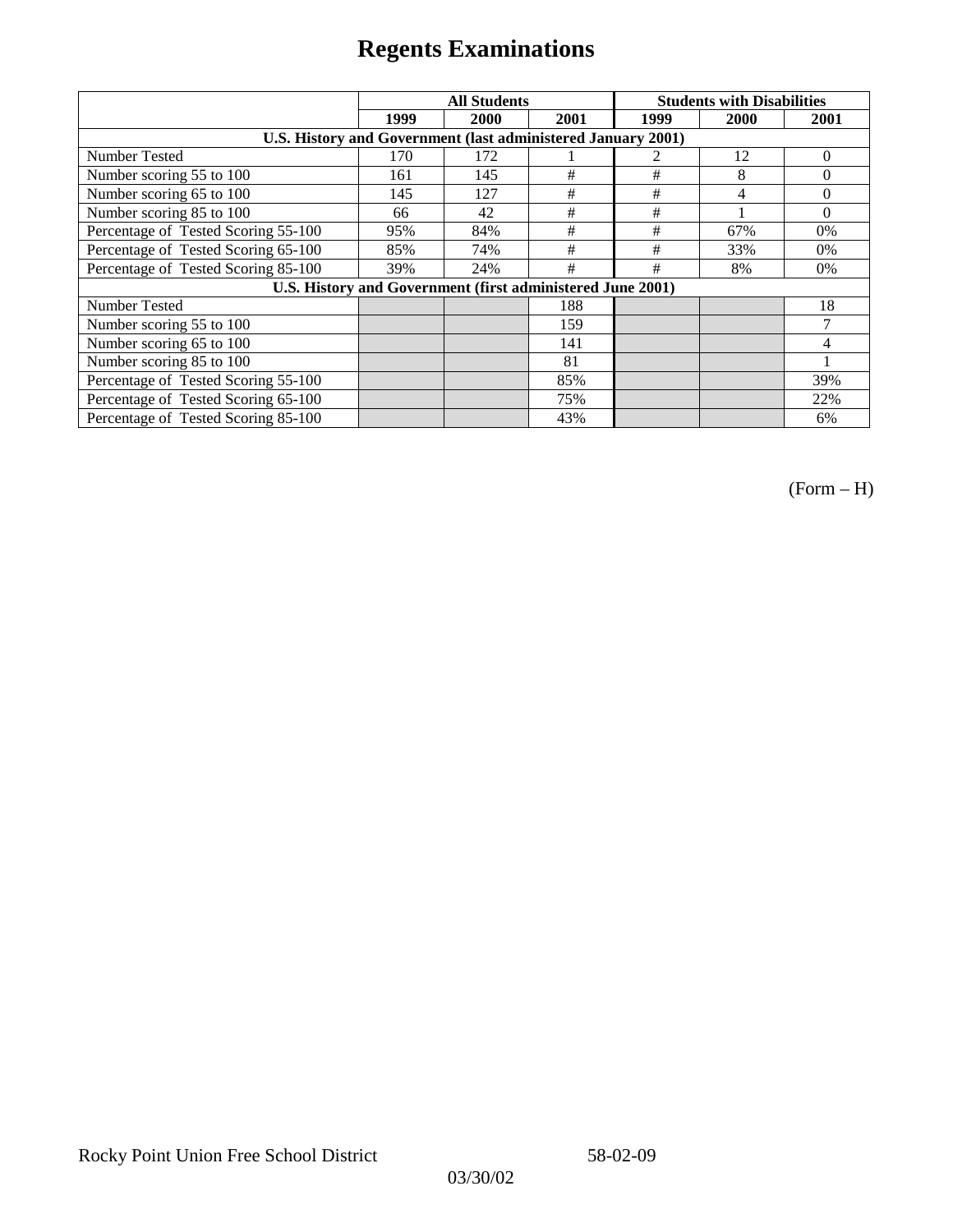## **Average Grade Enrollment**

### **All Students**

| Year | Grade 9<br><b>Enrollment</b><br>(June) | Grade 10<br><b>Enrollment</b><br>(June) | Grade 11<br><b>Enrollment</b><br>(June) | Grade 12<br><b>Enrollment</b><br>(June) | $AGE^*$ |
|------|----------------------------------------|-----------------------------------------|-----------------------------------------|-----------------------------------------|---------|
| 1999 | 213                                    | 161                                     | 178                                     | 143                                     | 174     |
| 2000 | 259                                    | 200                                     | 169                                     | 177                                     | 201     |
| 2001 | 257                                    | 223                                     | 175                                     | 144                                     | 200     |

\* In schools with no grade 9 - 12 enrollment, AGE is the grade 8 enrollment

### **Students with Disabilities**

| Year | Grade 9<br><b>Enrollment</b><br>(June) | Grade 10<br><b>Enrollment</b><br>(June) | Grade 11<br><b>Enrollment</b><br>(June) | Grade 12<br><b>Enrollment</b><br>(June) | $AGE*$ |
|------|----------------------------------------|-----------------------------------------|-----------------------------------------|-----------------------------------------|--------|
| 1999 | 37                                     |                                         |                                         |                                         | 18     |
| 2000 | 32                                     | 33                                      | 24                                      |                                         | 24     |
| 2001 | 30                                     |                                         |                                         |                                         | 17     |

\* In schools with no grade 9 - 12 enrollment, AGE is the grade 8 enrollment

(Form – I)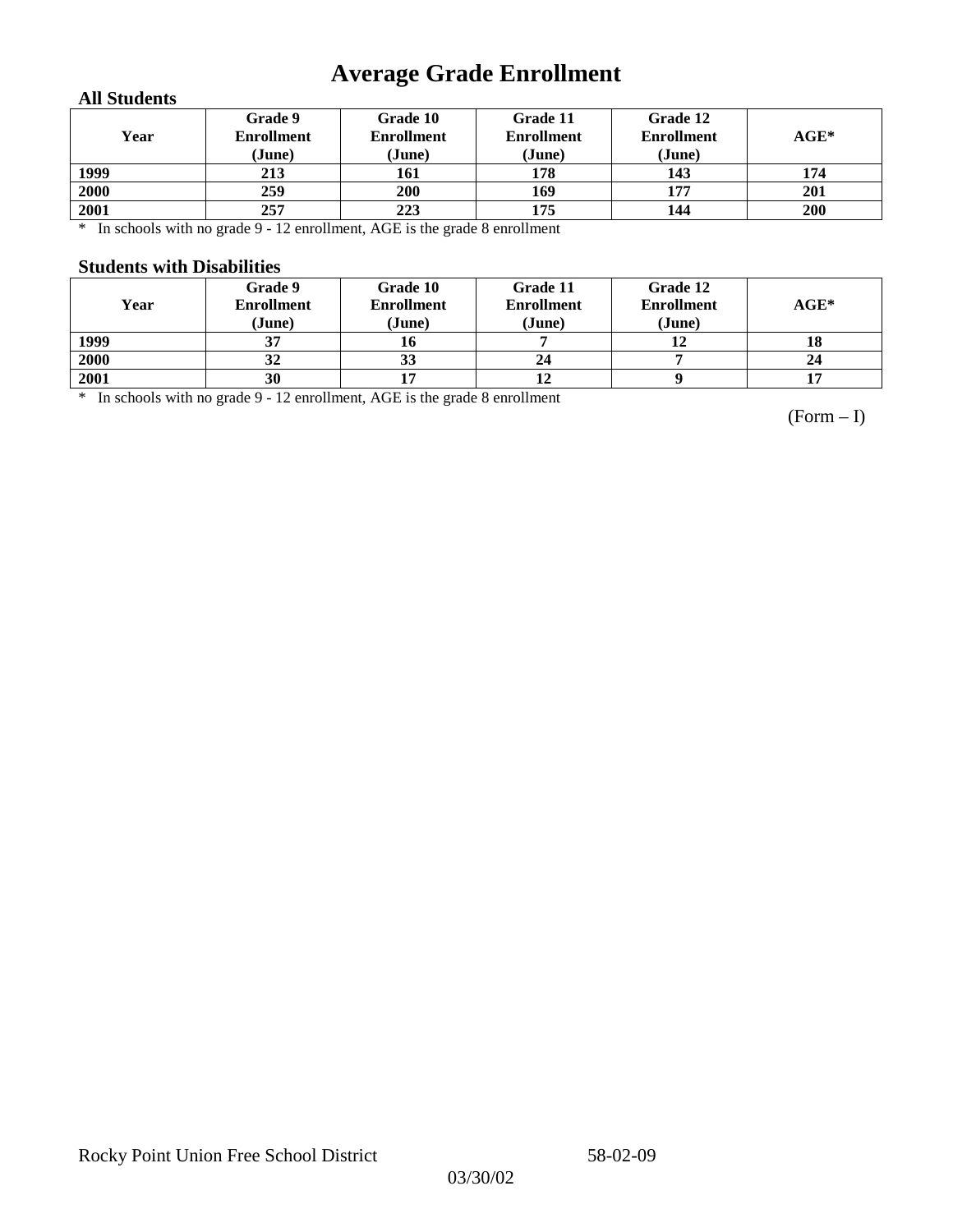|                                       | <b>All Students</b> |                              |                 | <b>Students with Disabilities</b> |                |                  |
|---------------------------------------|---------------------|------------------------------|-----------------|-----------------------------------|----------------|------------------|
|                                       | 1999                | 2000                         | 2001            | 1999                              | 2000           | 2001             |
| <b>Average Grade Enrollment (AGE)</b> | 174                 | 201                          | 200             | 18                                | 24             | 17               |
|                                       |                     | <b>Comprehensive French</b>  |                 |                                   |                |                  |
| Number Tested                         | 23                  | 33                           | 29              | $\overline{0}$                    | $\mathbf{0}$   | $\mathbf{0}$     |
| Number scoring 55 to 100              | 23                  | 32                           | 29              | $\overline{0}$                    | $\mathbf{0}$   | $\mathbf{0}$     |
| Number scoring 65 to 100              | 23                  | 30                           | 29              | $\overline{0}$                    | $\mathbf{0}$   | $\mathbf{0}$     |
| Number scoring 85 to 100              | 11                  | 19                           | 10              | $\overline{0}$                    | $\mathbf{0}$   | $\mathbf{0}$     |
| Percentage of AGE Tested              | 13%                 | 16%                          | 14%             | $0\%$                             | 0%             | 0%               |
| Percentage of AGE Scoring 55-100      | 13%                 | 16%                          | 14%             | 0%                                | 0%             | 0%               |
| Percentage of AGE Scoring 65-100      | 13%                 | 15%                          | 14%             | 0%                                | 0%             | 0%               |
| Percentage of AGE Scoring 85-100      | 6%                  | 9%                           | 5%              | $0\%$                             | $0\%$          | $0\%$            |
| Percentage of Tested Scoring 65-100   | 100%                | 91%                          | 100%            | 0%                                | 0%             | 0%               |
|                                       |                     | <b>Comprehensive Italian</b> |                 |                                   |                |                  |
| Number Tested                         | 24                  | 27                           | 28              | 1                                 | $\theta$       | $\boldsymbol{0}$ |
| Number scoring 55 to 100              | 24                  | 27                           | 28              | $\frac{1}{2}$                     | $\mathbf{0}$   | $\boldsymbol{0}$ |
| Number scoring 65 to 100              | $\overline{22}$     | $\overline{27}$              | $\overline{28}$ | $\overline{\#}$                   | $\overline{0}$ | $\mathbf{0}$     |
| Number scoring 85 to 100              | 8                   | 11                           | 18              | $\#$                              | $\mathbf{0}$   | $\mathbf{0}$     |
| Percentage of AGE Tested              | 14%                 | 13%                          | 14%             | $\#$                              | 0%             | 0%               |
| Percentage of AGE Scoring 55-100      | 14%                 | 13%                          | 14%             | #                                 | 0%             | 0%               |
| Percentage of AGE Scoring 65-100      | 13%                 | 13%                          | 14%             | $\overline{\#}$                   | 0%             | 0%               |
| Percentage of AGE Scoring 85-100      | 5%                  | 5%                           | 9%              | $\frac{1}{2}$                     | 0%             | 0%               |
| Percentage of Tested Scoring 65-100   | 92%                 | 100%                         | 100%            | $\overline{\overline{t}}$         | 0%             | 0%               |
|                                       |                     | <b>Comprehensive German</b>  |                 |                                   |                |                  |
| Number Tested                         | 16                  | 23                           | 16              | $\mathbf{0}$                      | $\mathbf{0}$   | $\boldsymbol{0}$ |
| Number scoring 55 to 100              | 16                  | $\overline{22}$              | 16              | $\overline{0}$                    | $\overline{0}$ | $\mathbf{0}$     |
| Number scoring 65 to 100              | 16                  | 21                           | 16              | $\overline{0}$                    | $\mathbf{0}$   | $\boldsymbol{0}$ |
| Number scoring 85 to 100              | $\overline{7}$      | 11                           | 13              | $\overline{0}$                    | $\overline{0}$ | $\overline{0}$   |
| Percentage of AGE Tested              | 9%                  | 11%                          | 8%              | 0%                                | 0%             | 0%               |
| Percentage of AGE Scoring 55-100      | 9%                  | 11%                          | $8\%$           | 0%                                | 0%             | 0%               |
| Percentage of AGE Scoring 65-100      | 9%                  | 10%                          | 8%              | 0%                                | 0%             | 0%               |
| Percentage of AGE Scoring 85-100      | 4%                  | 5%                           | 7%              | 0%                                | 0%             | 0%               |
| Percentage of Tested Scoring 65-100   | 100%                | 91%                          | 100%            | 0%                                | 0%             | 0%               |
|                                       |                     | <b>Comprehensive Hebrew</b>  |                 |                                   |                |                  |
| <b>Number Tested</b>                  | $\mathbf{0}$        | $\mathbf{0}$                 | $\mathbf{0}$    | $\overline{0}$                    | $\mathbf{0}$   | $\mathbf{0}$     |
| Number scoring 55 to 100              | $\boldsymbol{0}$    | $\boldsymbol{0}$             | $\overline{0}$  | $\mathbf{0}$                      | $\mathbf{0}$   | $\boldsymbol{0}$ |
| Number scoring 65 to 100              | $\boldsymbol{0}$    | $\mathbf{0}$                 | $\overline{0}$  | $\overline{0}$                    | $\mathbf{0}$   | $\mathbf{0}$     |
| Number scoring 85 to 100              | $\mathbf{0}$        | $\mathbf{0}$                 | $\mathbf{0}$    | $\mathbf{0}$                      | $\mathbf{0}$   | $\boldsymbol{0}$ |
| Percentage of AGE Tested              | 0%                  | 0%                           | 0%              | 0%                                | 0%             | 0%               |
| Percentage of AGE Scoring 55-100      | 0%                  | 0%                           | 0%              | 0%                                | 0%             | 0%               |
| Percentage of AGE Scoring 65-100      | 0%                  | 0%                           | 0%              | 0%                                | 0%             | 0%               |
| Percentage of AGE Scoring 85-100      | 0%                  | 0%                           | 0%              | $0\%$                             | 0%             | 0%               |
| Percentage of Tested Scoring 65-100   | 0%                  | 0%                           | 0%              | 0%                                | 0%             | 0%               |

(Form –J)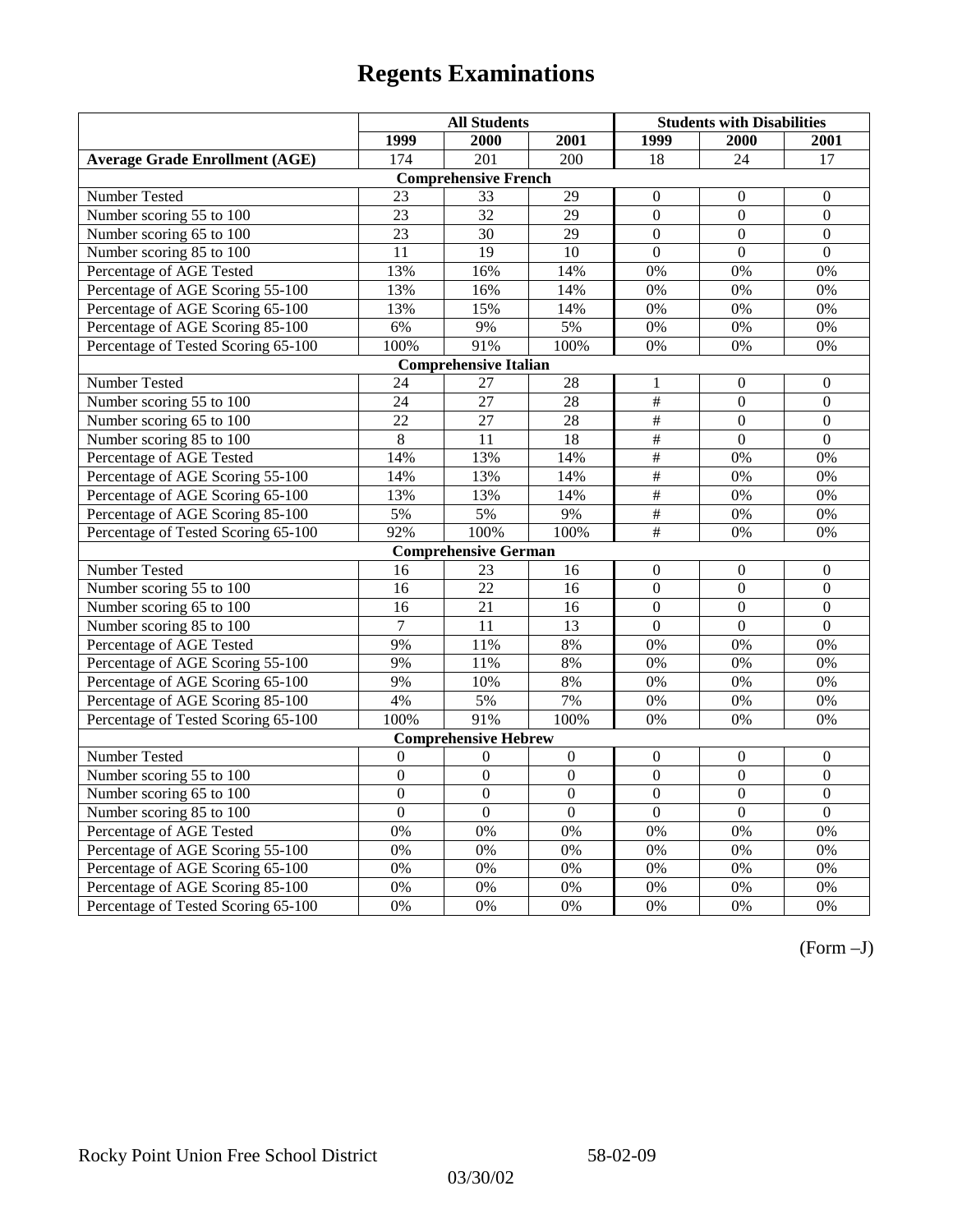|                                       |                | <b>All Students</b>          |          | <b>Students with Disabilities</b> |              |                |
|---------------------------------------|----------------|------------------------------|----------|-----------------------------------|--------------|----------------|
|                                       | 1999           | 2000                         | 2001     | 1999                              | <b>2000</b>  | 2001           |
| <b>Average Grade Enrollment (AGE)</b> | 174            | 201                          | 200      | 18                                | 24           | 17             |
|                                       |                | <b>Comprehensive Spanish</b> |          |                                   |              |                |
| <b>Number Tested</b>                  | 49             | 62                           | 66       | $\overline{0}$                    | $\mathbf{0}$ | $\mathbf{0}$   |
| Number scoring 55 to 100              | 48             | 57                           | 66       | $\theta$                          | $\theta$     | $\theta$       |
| Number scoring 65 to 100              | 47             | 52                           | 64       | $\boldsymbol{0}$                  | $\theta$     | $\mathbf{0}$   |
| Number scoring 85 to 100              | 20             | 15                           | 38       | $\theta$                          | $\theta$     | $\Omega$       |
| Percentage of AGE Tested              | 28%            | 31%                          | 33%      | 0%                                | 0%           | $0\%$          |
| Percentage of AGE Scoring 55-100      | 28%            | 28%                          | 33%      | 0%                                | 0%           | 0%             |
| Percentage of AGE Scoring 65-100      | 27%            | 26%                          | 32%      | 0%                                | 0%           | 0%             |
| Percentage of AGE Scoring 85-100      | 11%            | 7%                           | 19%      | 0%                                | 0%           | 0%             |
| Percentage of Tested Scoring 65-100   | 96%            | 84%                          | 97%      | 0%                                | $0\%$        | 0%             |
|                                       |                | <b>Comprehensive Latin</b>   |          |                                   |              |                |
| Number Tested                         | $\overline{0}$ | 0                            | $\Omega$ | $\theta$                          | $\theta$     | $\overline{0}$ |
| Number scoring 55 to 100              | $\mathbf{0}$   | $\mathbf{0}$                 | $\theta$ | $\theta$                          | $\theta$     | $\mathbf{0}$   |
| Number scoring 65 to 100              | $\mathbf{0}$   | $\mathbf{0}$                 | $\Omega$ | $\theta$                          | $\theta$     | $\Omega$       |
| Number scoring 85 to 100              | $\theta$       | $\theta$                     | $\Omega$ | $\theta$                          | $\Omega$     | $\Omega$       |
| Percentage of AGE Tested              | 0%             | 0%                           | 0%       | 0%                                | 0%           | 0%             |
| Percentage of AGE Scoring 55-100      | 0%             | 0%                           | 0%       | 0%                                | 0%           | 0%             |
| Percentage of AGE Scoring 65-100      | 0%             | 0%                           | 0%       | 0%                                | 0%           | 0%             |
| Percentage of AGE Scoring 85-100      | 0%             | 0%                           | 0%       | 0%                                | $0\%$        | $0\%$          |
| Percentage of Tested Scoring 65-100   | 0%             | 0%                           | 0%       | 0%                                | $0\%$        | $0\%$          |

(Form – K)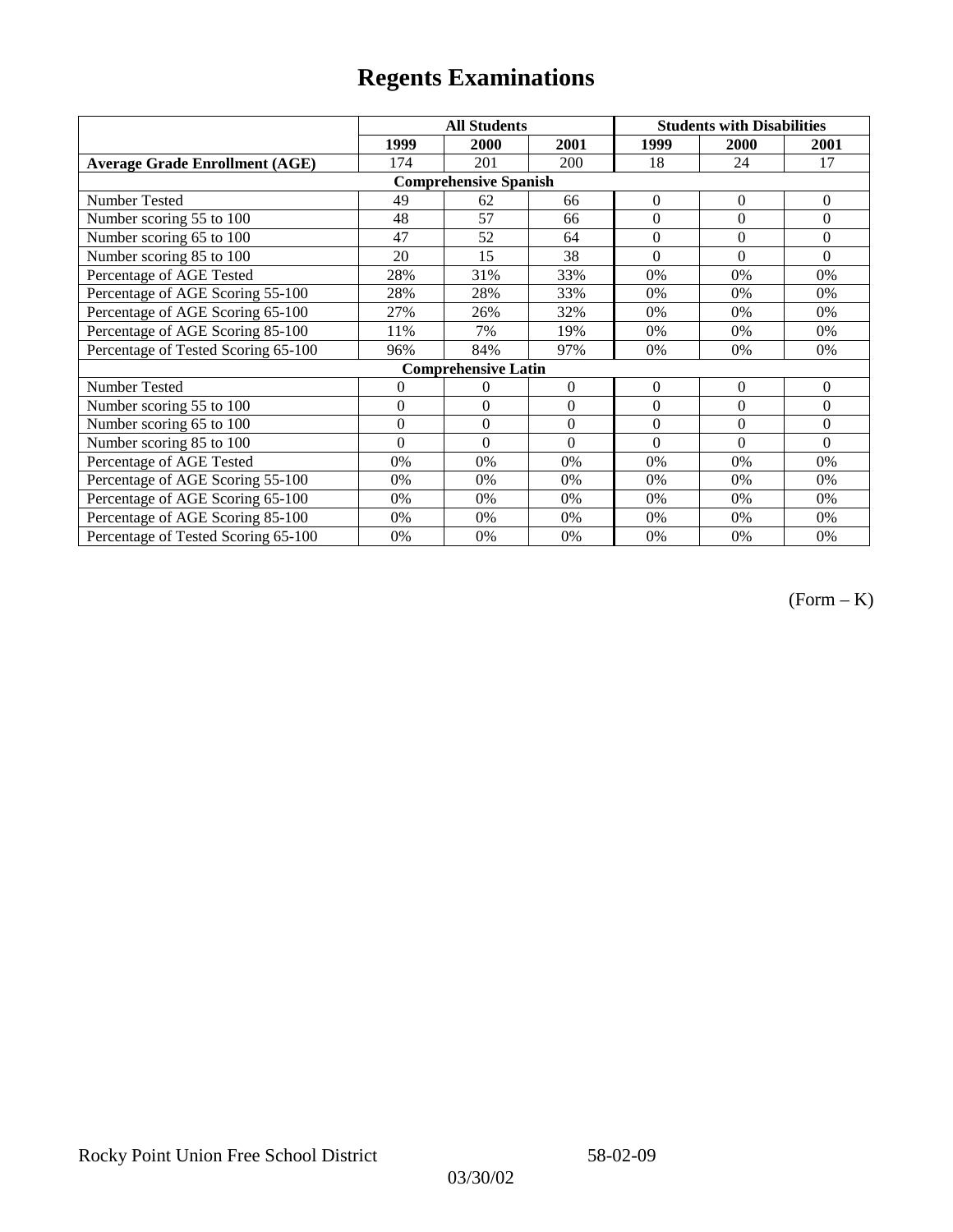|                                       | <b>All Students</b> |                                       |                |                           | <b>Students with Disabilities</b> |                  |  |  |
|---------------------------------------|---------------------|---------------------------------------|----------------|---------------------------|-----------------------------------|------------------|--|--|
|                                       | 1999                | 2000                                  | 2001           | 1999                      | 2000                              | 2001             |  |  |
| <b>Average Grade Enrollment (AGE)</b> | 174                 | 201                                   | 200            | 18                        | 24                                | 17               |  |  |
|                                       |                     | Math II                               |                |                           |                                   |                  |  |  |
| Number Tested                         | 142                 | 167                                   | 183            | $\overline{c}$            | 4                                 | $\overline{4}$   |  |  |
| Number scoring 55 to 100              | 113                 | 145                                   | 163            | $\overline{+}$            | $\#$                              | $\#$             |  |  |
| Number scoring 65 to 100              | 95                  | 134                                   | 146            | $\overline{+}$            | $\overline{+}$                    | $\#$             |  |  |
| Number scoring 85 to 100              | $\overline{30}$     | 53                                    | 58             | $\overline{\overline{t}}$ | $\overline{+}$                    | $\overline{+}$   |  |  |
| Percentage of AGE Tested              | 82%                 | 83%                                   | 92%            | $\overline{\overline{H}}$ | $\overline{+}$                    | $\#$             |  |  |
| Percentage of AGE Scoring 55-100      | 65%                 | 72%                                   | 81%            | $\#$                      | $\#$                              | $\#$             |  |  |
| Percentage of AGE Scoring 65-100      | 55%                 | 67%                                   | 73%            | $\overline{\#}$           | $\overline{+}$                    | $\overline{+}$   |  |  |
| Percentage of AGE Scoring 85-100      | 17%                 | 26%                                   | 29%            | $\frac{1}{2}$             | $\overline{\#}$                   | $\frac{1}{2}$    |  |  |
| Percentage of Tested Scoring 65-100   | 67%                 | 80%                                   | 80%            | $\#$                      | $\#$                              | $\#$             |  |  |
| <b>Math III</b>                       |                     |                                       |                |                           |                                   |                  |  |  |
| Number Tested                         | 95                  | 90                                    | 109            | 1                         | $\mathbf{0}$                      | $\boldsymbol{0}$ |  |  |
| Number scoring 55 to 100              | 93                  | 88                                    | 107            | $\#$                      | $\boldsymbol{0}$                  | $\boldsymbol{0}$ |  |  |
| Number scoring 65 to 100              | 89                  | 85                                    | 105            | $\overline{\#}$           | $\mathbf{0}$                      | $\mathbf{0}$     |  |  |
| Number scoring 85 to 100              | 43                  | 49                                    | 72             | $\#$                      | $\overline{0}$                    | $\mathbf{0}$     |  |  |
| Percentage of AGE Tested              | 55%                 | 45%                                   | 55%            | $\overline{\#}$           | 0%                                | $0\%$            |  |  |
| Percentage of AGE Scoring 55-100      | 53%                 | 44%                                   | 54%            | $\frac{1}{2}$             | 0%                                | 0%               |  |  |
| Percentage of AGE Scoring 65-100      | 51%                 | 42%                                   | 53%            | $\frac{1}{2}$             | 0%                                | 0%               |  |  |
| Percentage of AGE Scoring 85-100      | 25%                 | 24%                                   | 36%            | $\overline{\overline{t}}$ | 0%                                | $0\%$            |  |  |
| Percentage of Tested Scoring 65-100   | 94%                 | 94%                                   | 96%            | #                         | 0%                                | 0%               |  |  |
|                                       |                     | Math B (first administered June 2001) |                |                           |                                   |                  |  |  |
| Number Tested                         |                     |                                       | $\overline{0}$ |                           |                                   | $\boldsymbol{0}$ |  |  |
| Number scoring 55 to 100              |                     |                                       | $\overline{0}$ |                           |                                   | $\boldsymbol{0}$ |  |  |
| Number scoring 65 to 100              |                     |                                       | $\overline{0}$ |                           |                                   | $\mathbf{0}$     |  |  |
| Number scoring 85 to 100              |                     |                                       | $\overline{0}$ |                           |                                   | $\mathbf{0}$     |  |  |
| Percentage of AGE Tested              |                     |                                       | 0%             |                           |                                   | 0%               |  |  |
| Percentage of AGE Scoring 55-100      |                     |                                       | 0%             |                           |                                   | 0%               |  |  |
| Percentage of AGE Scoring 65-100      |                     |                                       | 0%             |                           |                                   | 0%               |  |  |
| Percentage of AGE Scoring 85-100      |                     |                                       | 0%             |                           |                                   | 0%               |  |  |
| Percentage of Tested Scoring 65-100   |                     |                                       | 0%             |                           |                                   | 0%               |  |  |

 $(Form - L)$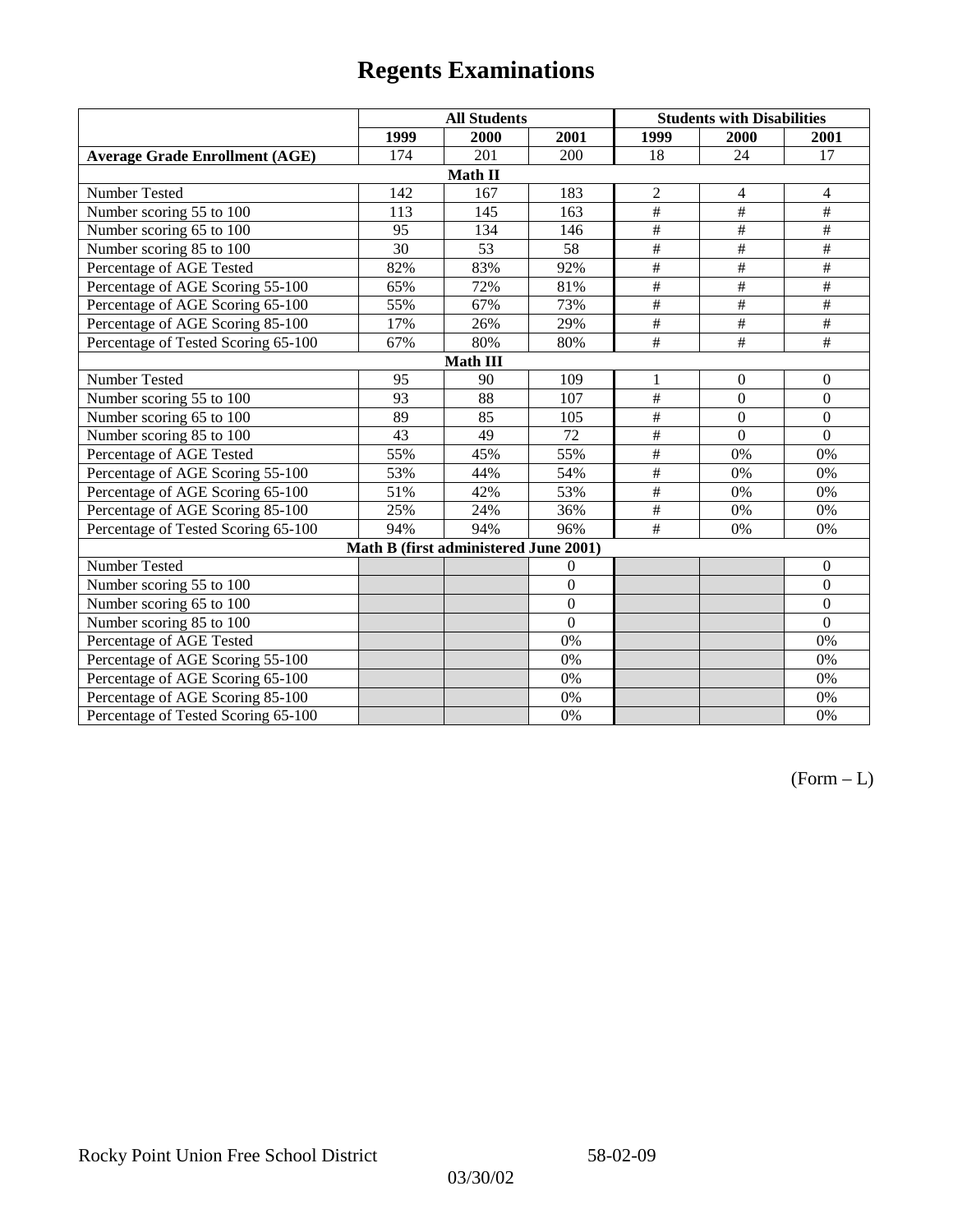|                                                                | <b>All Students</b>                             |                  |                  | <b>Students with Disabilities</b> |                          |                                |  |  |
|----------------------------------------------------------------|-------------------------------------------------|------------------|------------------|-----------------------------------|--------------------------|--------------------------------|--|--|
|                                                                | 1999                                            | 2000             | 2001             | 1999                              | <b>2000</b>              | 2001                           |  |  |
| <b>Average Grade Enrollment (AGE)</b>                          | 174                                             | 201              | 200              | 18                                | 24                       | 17                             |  |  |
| Earth Science (last administered January 2001)                 |                                                 |                  |                  |                                   |                          |                                |  |  |
| Number Tested                                                  | 141                                             | 157              | 12               | $\,1\,$                           | 4                        | $\boldsymbol{0}$               |  |  |
| Number scoring 55 to 100                                       | 129                                             | $13\overline{9}$ | 10               | $\#$                              | $\#$                     | $\boldsymbol{0}$               |  |  |
| Number scoring 65 to 100                                       | 102                                             | 117              | 3                | $\#$                              | $\#$                     | $\theta$                       |  |  |
| Number scoring 85 to 100                                       | 35                                              | 39               | $\overline{0}$   | $\overline{\#}$                   | $\overline{\overline{}}$ | $\mathbf{0}$                   |  |  |
| Percentage of AGE Tested                                       | 81%                                             | 78%              | 6%               | $\overline{\#}$                   | $\overline{\#}$          | 0%                             |  |  |
| Percentage of AGE Scoring 55-100                               | 74%                                             | 69%              | 5%               | $\#$                              | $\#$                     | 0%                             |  |  |
| Percentage of AGE Scoring 65-100                               | 59%                                             | 58%              | 1%               | $\#$                              | $\#$                     | 0%                             |  |  |
| Percentage of AGE Scoring 85-100                               | 20%                                             | 19%              | 0%               | $\overline{\#}$                   | #                        | 0%                             |  |  |
| Percentage of Tested Scoring 65-100                            | 72%                                             | 75%              | 25%              | $\overline{\#}$                   | $\overline{+}$           | 0%                             |  |  |
| Physical Setting: Earth Science (first administered June 2001) |                                                 |                  |                  |                                   |                          |                                |  |  |
| Number Tested                                                  |                                                 |                  | 175              |                                   |                          | 6                              |  |  |
| Number scoring 55 to 100                                       |                                                 |                  | $\overline{164}$ |                                   |                          | 3                              |  |  |
| Number scoring 65 to 100                                       |                                                 |                  | 154              |                                   |                          | 3                              |  |  |
| Number scoring 85 to 100                                       |                                                 |                  | 60               |                                   |                          | $\boldsymbol{0}$               |  |  |
| Percentage of AGE Tested                                       |                                                 |                  | 88%              |                                   |                          | 35%                            |  |  |
| Percentage of AGE Scoring 55-100                               |                                                 |                  | 82%              |                                   |                          | 18%                            |  |  |
| Percentage of AGE Scoring 65-100                               |                                                 |                  | 77%              |                                   |                          | 18%                            |  |  |
| Percentage of AGE Scoring 85-100                               |                                                 |                  | 30%              |                                   |                          | $0\%$                          |  |  |
| Percentage of Tested Scoring 65-100                            |                                                 |                  | 88%              |                                   |                          | 50%                            |  |  |
|                                                                | <b>Biology (last administered January 2001)</b> |                  |                  |                                   |                          |                                |  |  |
| Number Tested                                                  | 197                                             | 281              | 57               | 6                                 | 23                       | $\overline{c}$                 |  |  |
| Number scoring 55 to 100                                       | 179                                             | 229              | 40               | $\overline{4}$                    | 11                       | #                              |  |  |
| Number scoring 65 to 100                                       | 149                                             | 179              | 14               | $\overline{2}$                    | 3                        | $\#$                           |  |  |
| Number scoring 85 to 100                                       | $\overline{57}$                                 | $\overline{57}$  | $\Omega$         | $\mathbf{1}$                      | $\theta$                 | $\overline{\ddot{}}$           |  |  |
| Percentage of AGE Tested                                       | 113%                                            | 140%             | 28%              | 33%                               | 96%                      | $\overline{\#}$                |  |  |
| Percentage of AGE Scoring 55-100                               | 103%                                            | 114%             | 20%              | 22%                               | 46%                      | $\overline{\#}$                |  |  |
| Percentage of AGE Scoring 65-100                               | 86%                                             | 89%              | 7%               | 11%                               | 12%                      | $\#$                           |  |  |
| Percentage of AGE Scoring 85-100                               | 33%                                             | 28%              | $0\%$            | 6%                                | 0%                       | $\#$                           |  |  |
| Percentage of Tested Scoring 65-100                            | 76%                                             | 64%              | 25%              | 33%                               | 13%                      | $\overline{+}$                 |  |  |
| <b>Chemistry</b>                                               |                                                 |                  |                  |                                   |                          |                                |  |  |
| Number Tested                                                  | 101                                             | 101              | 129              | 1                                 | 1                        | $\mathbf{0}$                   |  |  |
| Number scoring 55 to 100                                       | 99                                              | 92               | 119              | $\frac{1}{2}$                     | $\overline{\overline{}}$ | $\mathbf{0}$                   |  |  |
| Number scoring 65 to 100                                       | 91                                              | $\overline{77}$  | 89               | $\overline{\#}$                   | $\overline{\overline{}}$ | $\overline{0}$                 |  |  |
| Number scoring 85 to 100                                       | 34                                              | 24               | 36               | $\#$                              | $\#$                     | $\boldsymbol{0}$               |  |  |
| Percentage of AGE Tested                                       | 58%                                             | 50%              | 65%              | $\#$                              | $\#$                     | 0%                             |  |  |
| Percentage of AGE Scoring 55-100                               | 57%                                             | 46%              | 59%              | #                                 | #                        | 0%                             |  |  |
| Percentage of AGE Scoring 65-100                               | 52%                                             | 38%              | 45%              | $\overline{\#}$                   | $\overline{\overline{}}$ | 0%                             |  |  |
| Percentage of AGE Scoring 85-100                               | 20%                                             | 12%              | 18%              | #                                 | #                        | 0%                             |  |  |
| Percentage of Tested Scoring 65-100                            | 90%                                             | 76%              | 69%              | $\#$                              | $\#$                     | 0%<br>$\Gamma$<br>$\mathbf{M}$ |  |  |

 $(Form - M)$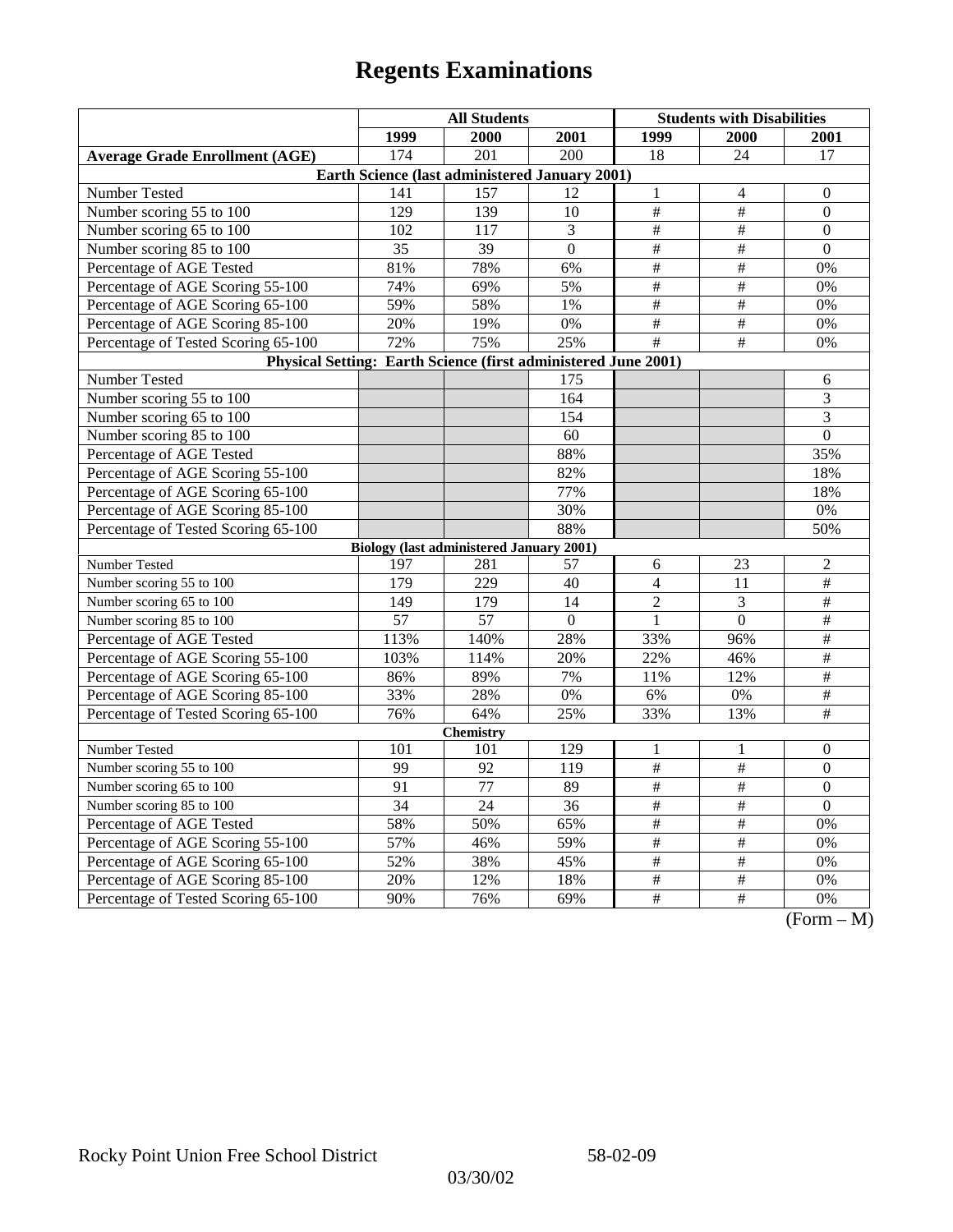|                                                   | <b>All Students</b> |      |      | <b>Students with Disabilities</b> |                |          |  |  |
|---------------------------------------------------|---------------------|------|------|-----------------------------------|----------------|----------|--|--|
|                                                   | 1999                | 2000 | 2001 | 1999                              | 2000           | 2001     |  |  |
| <b>Average Grade Enrollment (AGE)</b>             | 174                 | 201  | 200  | 18                                | 24             | 17       |  |  |
| Living Environment (first administered June 2001) |                     |      |      |                                   |                |          |  |  |
| <b>Number Tested</b>                              |                     |      | 222  |                                   |                | 13       |  |  |
| Number scoring 55 to 100                          |                     |      | 219  |                                   |                | 12       |  |  |
| Number scoring 65 to 100                          |                     |      | 208  |                                   |                | 6        |  |  |
| Number scoring 85 to 100                          |                     |      | 47   |                                   |                | $\theta$ |  |  |
| Percentage of AGE Tested                          |                     |      | 111% |                                   |                | 76%      |  |  |
| Percentage of AGE Scoring 55-100                  |                     |      | 109% |                                   |                | 71%      |  |  |
| Percentage of AGE Scoring 65-100                  |                     |      | 104% |                                   |                | 35%      |  |  |
| Percentage of AGE Scoring 85-100                  |                     |      | 23%  |                                   |                | $0\%$    |  |  |
| Percentage of Tested Scoring 65-100               |                     |      | 94%  |                                   |                | 46%      |  |  |
| <b>Physics</b>                                    |                     |      |      |                                   |                |          |  |  |
| Number Tested                                     | 63                  | 51   | 32   | $\Omega$                          | $\overline{0}$ | $\theta$ |  |  |
| Number scoring 55 to 100                          | 60                  | 50   | 32   | $\Omega$                          | $\theta$       | $\theta$ |  |  |
| Number scoring 65 to 100                          | 54                  | 42   | 28   | $\Omega$                          | $\theta$       | $\theta$ |  |  |
| Number scoring 85 to 100                          | 27                  | 16   | 10   | $\Omega$                          | $\Omega$       | $\Omega$ |  |  |
| Percentage of AGE Tested                          | 36%                 | 25%  | 16%  | 0%                                | 0%             | 0%       |  |  |
| Percentage of AGE Scoring 55-100                  | 34%                 | 25%  | 16%  | 0%                                | 0%             | 0%       |  |  |
| Percentage of AGE Scoring 65-100                  | 31%                 | 21%  | 14%  | 0%                                | 0%             | 0%       |  |  |
| Percentage of AGE Scoring 85-100                  | 16%                 | 8%   | 5%   | 0%                                | 0%             | 0%       |  |  |
| Percentage of Tested Scoring 65-100               | 86%                 | 82%  | 88%  | 0%                                | 0%             | 0%       |  |  |

(Form – N)